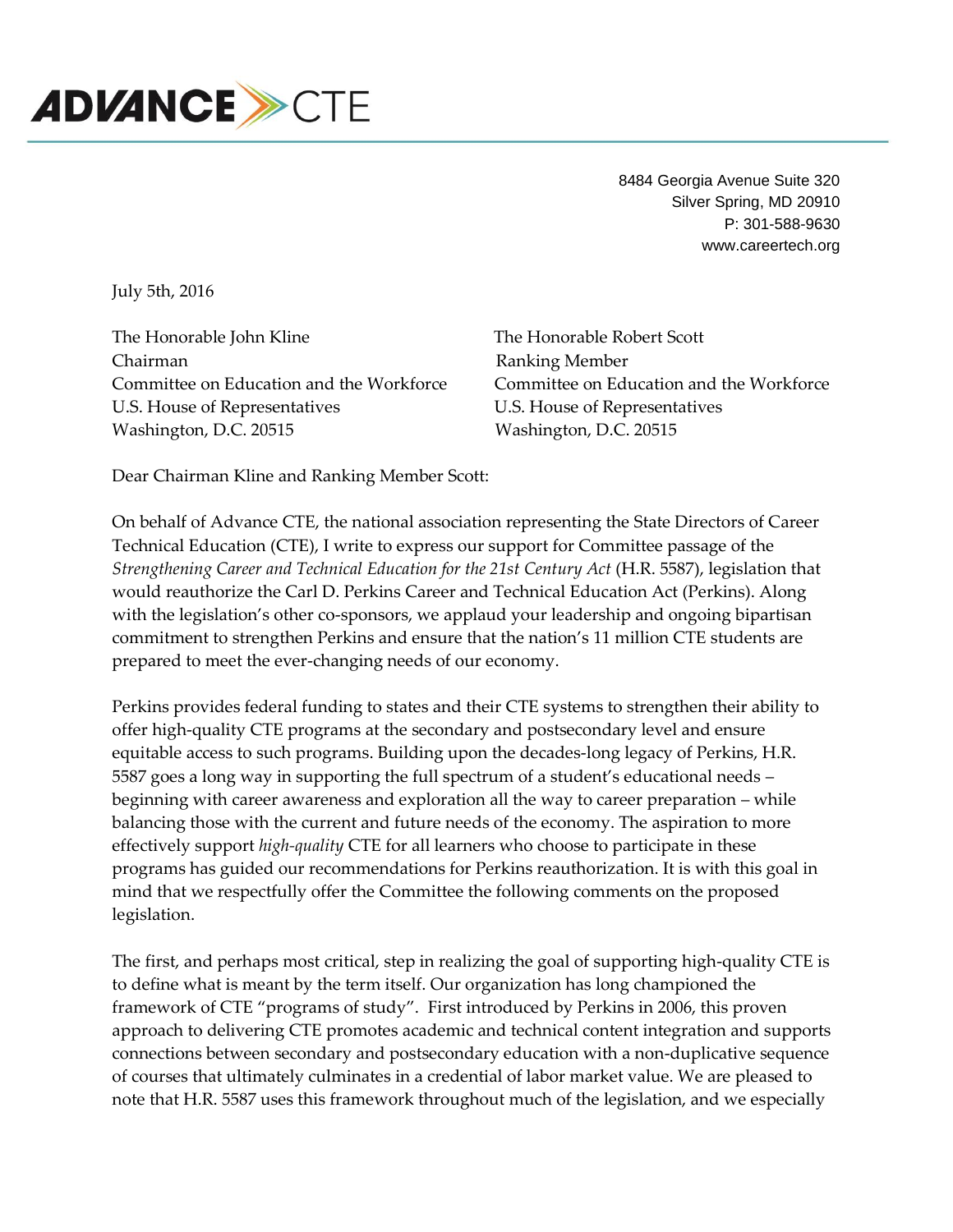applaud the expanded introduction of a formal definition for CTE program of study. While the H.R. 5587 does not limit funding to only supporting CTE programs of study, which was our hope, we support the flexibility afforded state and local CTE leaders to implement this important framework.

One of the most important aspects of Perkins is that it sits at the critical intersection of secondary and postsecondary education as well as the workforce development system. The state CTE leaders we represent often have a broad portfolio of responsibilities, and are keenly aware of the need to align Perkins and other education and workforce development legislation, such as the recently passed Every Student Succeeds Act (ESSA) and the Workforce Innovation and Opportunity Act (WIOA). We applaud the goals of such alignment to reduce state administrative burden and facilitate effective and efficient implementation of these programs through a cohesive state vision of education and workforce development to ensure that students and consumers of the system are best served.

While a relatively small program by comparison, Perkins acts as a "bridge builder" between these laws. H.R. 5587 strikes an appropriate balance between ESSA and WIOA through the use of common definitions and terminology, alignment of performance indicators, and the streamlining of state reporting requirements. Significantly, we appreciate the bill's recognition that the educational component of Perkins is integral to high-quality CTE by requiring alignment to rigorous state-identified academic standards and promoting innovative models for integrated academic and technical content. Further, we appreciate the efforts made to recognize that the federal investment in CTE programs should not focus on filling immediate, short-term or low-skill, low-wage job vacancies. Instead, H.R. 5587 emphasizes student attainment of skills and knowledge that lead to high-skill careers that result in self-sustaining wages and ensures that longer-term talent pipeline needs are met.

Related to the improvements noted above are H.R. 5587's changes to the current Perkins accountability framework. We note that the bill makes an effort to improve upon a flawed federal-to-state performance negotiation process, particularly the removal of the burdensome language "continuous improvement," which resulted in setting of arbitrary performance targets not linked to actual prior performance or student characteristics.

Many of the new accountability measures contained in this proposal are indicative of CTE student success such as credential attainment, graduation rates and placement. We are encouraged by the legislation's increased focus on important student outcomes such as these. However, we remain concerned about the retained secondary academic measure. Often these academic assessments are given before a student ever steps foot into a CTE classroom. Therefore, this measure should actually be considered a "pre-" CTE intervention measure rather than considered an impact or outcome measure. Further, while we appreciate H.R. 5587's streamlined approach to the existing "non-traditional" measure, we remain skeptical of this measure's overall utility, and remain concerned about the ability of states and local grant recipients to make meaningful improvement on this indicator in the short or long term.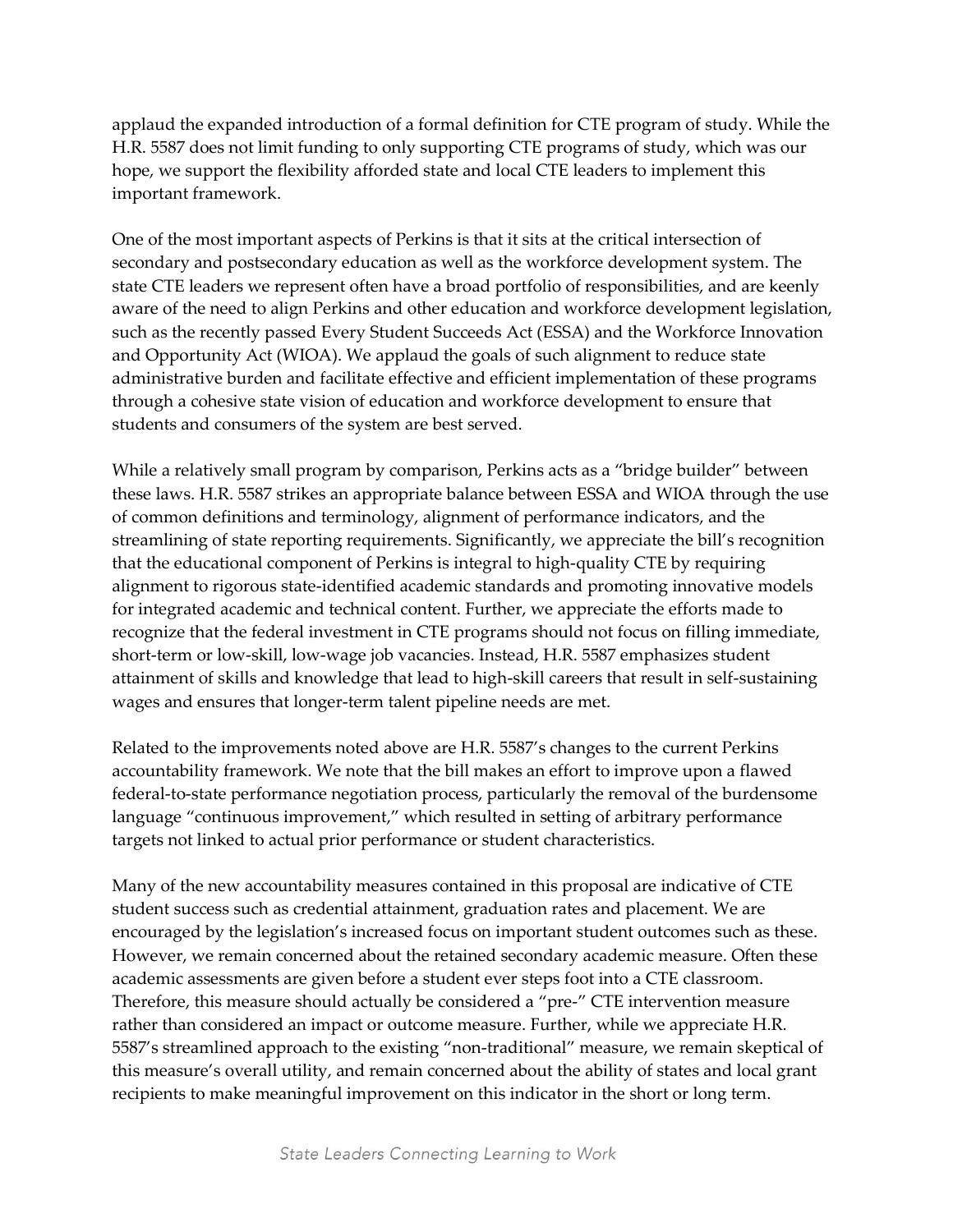Related to the improvements made to most of Perkins' existing performance measures, we are encouraged by the introduction of a formal CTE concentrator definition as the primary unit of analysis for this accountability system. This change should improve the reliability of data collected under this program. While we do have some remaining technical concerns related to the relationship of this definition and some of the proposed indicators, we remain hopeful that this important step will lead to more nationally consistent data and reporting.

Our membership is extremely supportive of H.R. 5587's retention of the existing governance structure, which acknowledges the importance of a state-identified Perkins eligible agency and that agency's autonomy to make programmatic and planning decisions. We are encouraged by the increase in the state's allowable "reserve fund," which holds great possibility for spurring innovation.

We also strongly commend the legislation's continuation of state administration and state leadership funding set-asides, which will ensure appropriate oversight and strong state leadership during implementation. We are hopeful for a clarification that this bill will authorize states and locals a one-year transition period, followed by a five-year state plan. This would ensure state planning is in line with the proposed authorization period.

We also applaud H.R. 5587's continuation of Perkins as a formula grant program providing foundational support to state CTE systems. Relatedly, we strongly endorse the bill's maintenance of federal-to-state and state-to-local formulas as well as the continuation of school districts, area technical centers and postsecondary institutions as the primary eligible recipients of Perkins funds. We also support the legislation's strides to encourage, but not to require, innovative state and local funding approaches such as consortia models and the option to pool funds among local recipients. Our organization is extremely encouraged with the bill's improvements to the current "Maintenance of Effort" requirement and the related changes in the Committee's substitute which will increase state flexibility while still ensuring states continue their own strong commitment to CTE. We applaud the recommended authorization levels for the basic state grant program. While we would have liked these levels to have been even greater than what is recommended and know that ultimately be incumbent on Congress to fulfill the suggested annual increases outlined in this proposal, we are encouraged by the recognition for the need to invest further.

We are strongly encouraged by the significant changes made in the local provisions of this legislation, which will more effectively direct federal resources to areas that will have the highest impact through the introduction of a local needs assessment. We would direct your attention on this matter to the comments submitted by the Association of Career and Technical Education (ACTE), of which we fully support and endorse.

Finally, a remaining area of concern relates to the national activities section of this bill. In an effort to continue to improve CTE and ensure that it is meeting the needs of all students, our